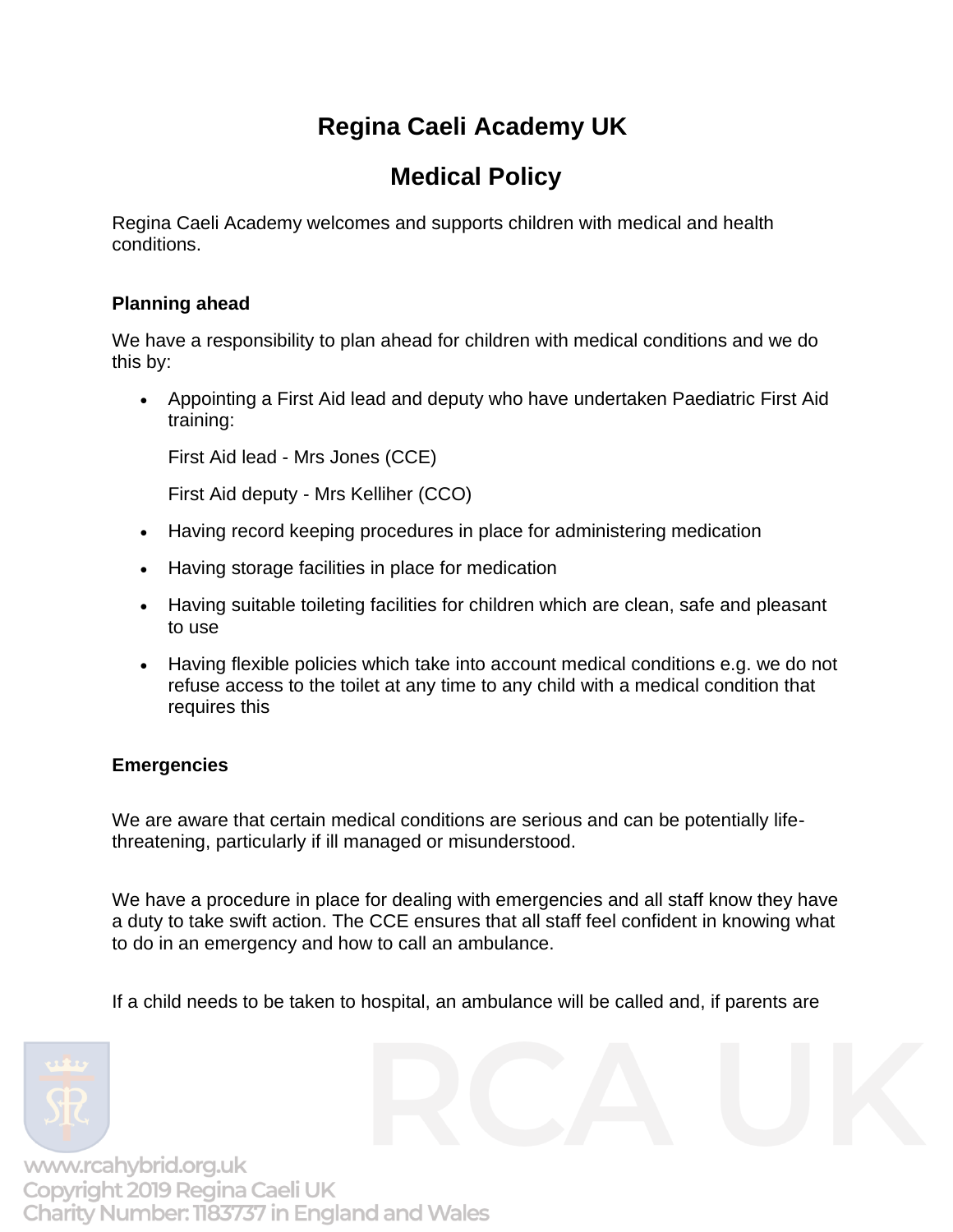not available, a member of staff will accompany and the Academy will phone the parent/s to meet the ambulance at A&E. The member of staff will stay with the child until a parent arrives. Health professionals are responsible for any decisions on medical treatment in the absence of a parent.

Staff will not take a child to hospital in their own car unless it is an absolute necessity and if so, two members of staff will accompany the child.

# **First Aiders**

We have trained first aiders on site at all times throughout the class day who are aware of the most common serious medical conditions. Training is refreshed every three years. A training record is kept to ensure training is refreshed when appropriate.

### **Procedure to be followed when the Academy is notified that a child has a medical condition:**

- Seek further information from parents and health professionals
- Determine whether an Individual Healthcare Plan is required
- Arrange a meeting to develop the Individual Healthcare Plan
- Arrange any staff training
- Implement and monitor Individual Healthcare Plans

# **Administration of medication at the Academy**

We will only administer medication when it is essential to do so and where not to do so would be detrimental to a child's health.

We will only accept medication that has been **prescribed** by a doctor, dentist, nurse prescriber or pharmacist prescriber.

We will only accept **non prescribed** medication if it is included in an Individual Healthcare Plan.

We will not give **Aspirin** to any child under 16 unless it is prescribed

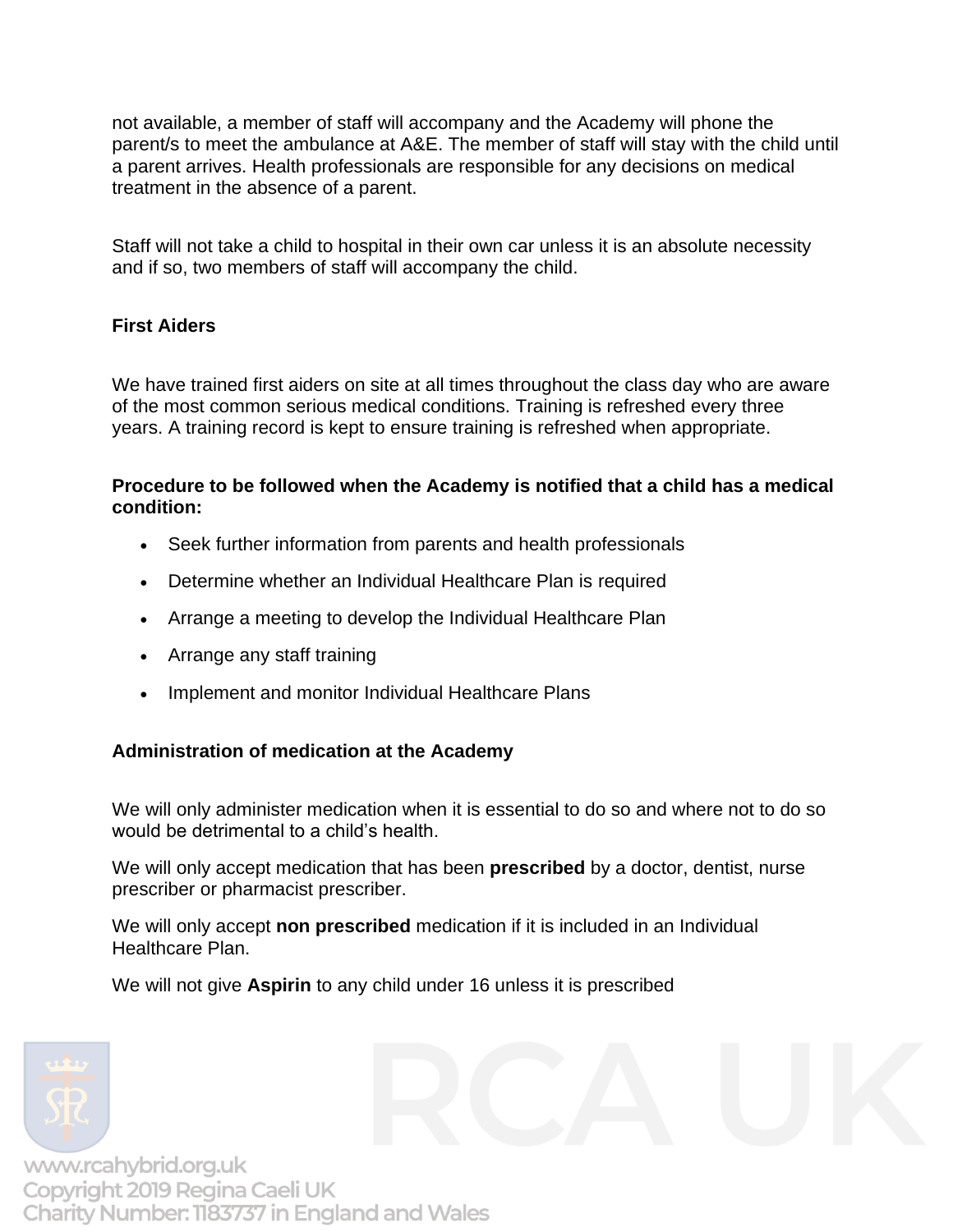We only give medication when we have written parental permission to do so

Medication is stored either in the medical box or fridge

### **Administration of medication - general**

All staff are aware that there is no legal or contractual duty for any member of staff to administer medication or supervise a child taking medication unless they have been specifically contracted to do so or it is in their job description.

For medication where no specific training is necessary, any member of staff may administer prescribed medication to a child but only with a parent's written consent.

Some medicines require staff to receive specific training on how to administer it from a registered health professional.

### **Safe storage – general**

The relevant members of staff ensure the correct storage of medication at the Academy.

First aiders / named person ensures the expiry dates for all medication stored at the Academy are checked and informs parents by letter in advance of the medication expiring.

## **Refusal**

If a child refuses to take their medication the CCE will note this on the administration of medication record. Parent/s will be informed as soon as is reasonably possible so that they can make alternative arrangements.

## **Accepting Medicines**

All medication brought into the Academy must be clearly labelled with the child's name, the name and dose of medication and the frequency of dose. It must be in the original, full packaging containing the accompanying information leaflet. Medicines should be passed from the parent to Mrs Jones (CCE). A medication form is also completed by parents.